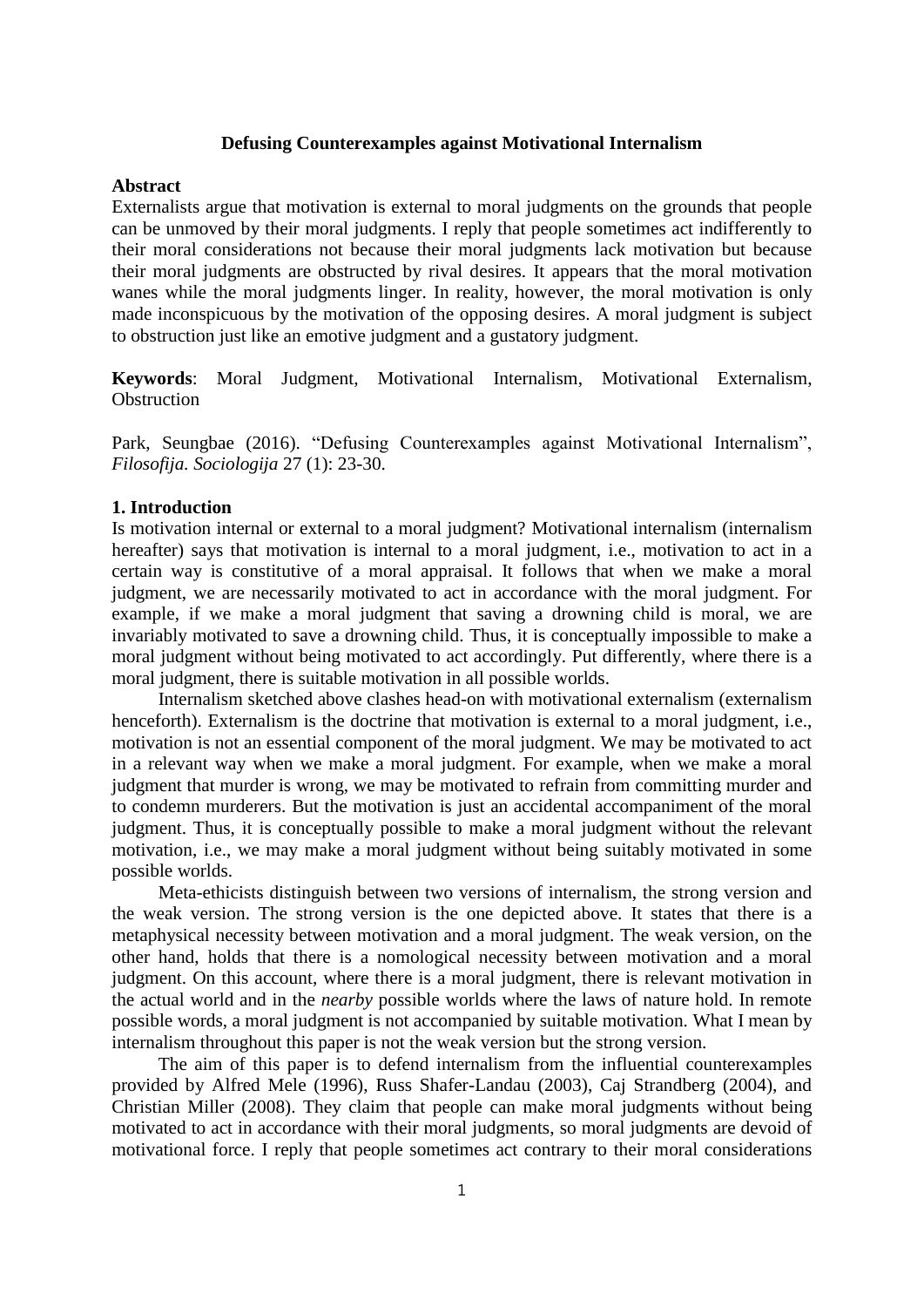not because their moral judgments were motivationally listless but because their moral judgments are obstructed by other more powerful desires. The notion of obstruction will be expounded below. In the following sections, I first develop a theory about how rival desires interact with one another with respect to the production of actions and then utilize it to defuse the counterexamples provided by the aforementioned philosophers.

My response to the counterexamples is different from the internalist responses summarized in Björklund, Björnsson, Eriksson, Olinder, and Strandberg (2012). Internalists argue that motivation is internal to moral judgment only for mentally normally agents (Björnsson 2002; Blackburn 1998: 59-68; Eriksson 2006: 172-187; Gibbard 2003: 154; Timmons 1999: 140), for rational agents (Korsgaard 1996; Smith 1994; Wallace 2006; Wedgwood 2007: 23–26; van Roojen 2010), and for morally perceptive agents (McDowell 1978, 1979; McNaughton 1988: Chapter 8; Tolhurst 1995; Wiggins 1990). These philosophers' approaches can be strengthened by my approach to the counterexamples against internalism.

## **2. The Obstruction Theory of Desires**

Let me begin with an everyday example. John and Jane encountered a snake on a mountain while they were hiking. John instantly made the emotive judgment that the snake was scary, so he was motivated to step back. But he stepped forward because he wanted to prove to Jane, his girlfriend, that he was a courageous man. His desire to exhibit courage was significantly stronger than his emotive judgment about the snake. As a result, he acted contrary to the emotive judgment. In this situation, it appeared that the desire to move back did not exist. In reality, however, it existed all along with the desire to move forward. When John moved forward, his hands trembled due to his emotive judgment about the snake. But for the emotive judgment, his hands would not have trembled. Thus, the emotive judgment had a certain effect on his behavior.

To take another example, upon seeing a glass of wine, Jane made a gustatory judgment that alcohol was palatable, so she was motivated to drink it. But her gustatory judgment was made to appear to be powerless by her other desire. Being pregnant, she had a desire to protect her baby, which was more powerful than the desire to drink alcohol. As a result, she avoided drinking the glass of wine. In this situation, the desire to drink the wine coexisted with the desire to protect her baby. It is not the case that the gustatory motivation ended while the gustatory judgment remained. The desire to protect the baby prevented the desire to drink the glass of wine from moving her hand toward it. It appeared that the gustatory motivation did not exist. In reality, however, it existed. The effect of its existence resonated in her behavior. For example, the sight of the glass of wine made her mouth water, although it did not make her hand grab it. She only appeared to be unmoved by her gustatory judgment.

When two conflicting desires are approximately of equal strength, none of them produces actions of their own. For example, there might be no significant difference between the power of John's fear of the snake and the power of his desire to exhibit his courage. The two opposite feelings continuously exist together in his mind with none of them dominating over the other. As a result, none of them prompts John into an action one way or the other. In such a situation, John vacillates between stepping back and forward. The two rival desires basically tied in their competition to generate an action. He only appears to be unmotivated by his emotive judgment that a snake is scary.

To take another example, Jane might wish to drink a glass of wine and want to protect her baby at the same time. The two opposing feelings continue to compete with each other in her mind to produce actions, but none of them clearly outdoes the other. In such a situation,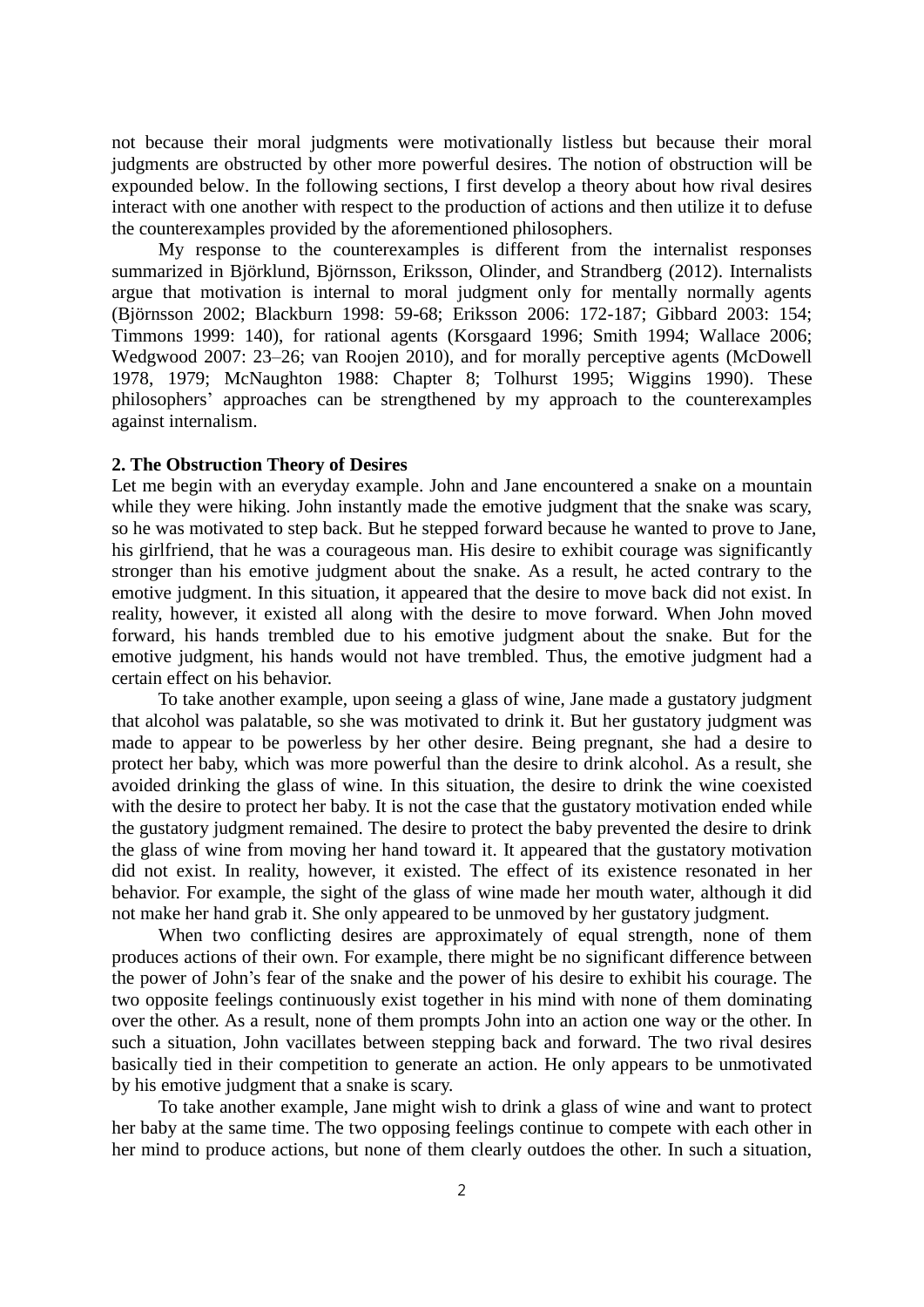she is ambivalent about drinking the glass of wine. The degrees of the opposing desires fluctuate as her mind swings back and forth, so the balance between them is broken from time to time. But overall none of them is strong enough to generate actions of their own. As a result, no action ensues one way or the other. Jane continues to waver between drinking and not drinking the glass of wine. In such a situation, she only appears to be unmoved by her gustatory judgment that alcohol is palatable.

The foregoing examples lead us to what I call the obstruction theory of desires according to which our mind is an arena in which conflicting desires often contest for our actions, and a desire may obstruct its rival desire. For example, John's desire to exhibit courage obstructed his emotive judgment about the snake, and Jane's desire to protect her baby obstructed her gustatory judgment about alcohol. The concept of obstruction can be fleshed out as follows. Let  $D_1$  and  $D_2$  be rivaling desires. To say that  $D_1$  obstructs  $D_2$  means that  $D_1$  prevents  $D_2$  from producing an action.  $D_1$  might be far more powerful than  $D_2$ , or they might be approximately of equal strength. If  $D_1$  is far more powerful than  $D_2$ ,  $D_1$  produces an action of its own whereas  $D_2$  does not. If  $D_1$  and  $D_2$  are approximately of equal strength, none of them induces an action of its own.

To say that  $D_1$  obstructs  $D_2$  does not mean that  $D_1$  annihilates  $D_2$ , i.e.,  $D_1$  drives  $D_2$  out of existence. It is for this reason that I prefer the term 'obstruct' to the term 'defeat.' For  $D_1$  to defeat  $D_2$  entails that  $D_2$  ceases to exist, and hence it does not have an effect on an agent's behavior. When  $D_1$  obstructs  $D_2$ , however,  $D_2$  persists intact.  $D_2$  is only made inconspicuous by  $D_1$ . In other words, it looks as though  $D_2$  does not exist because of  $D_1$ , but in fact it does. It has a persistent effect, although subtle, on an agent's behavior. It does not, however, have sufficient power to produce an action of its own. For example, John's emotive judgment persisted intact along with his desire to demonstrate courage, making him step forward hesitantly. Without the motivation of the emotive judgment, he would have moved forward unhesitatingly.

An obstruction relation holds not only between two desires but also among three desires or more. Two congenial desires may work together to overshadow a third desire, their common rival desire. In such a case, the two desires jointly act as an obstacle preventing the third desire from issuing an action. An example of this interesting mental phenomenon will be provided in the following section where I confront the counterexamples leveled against internalism.

The obstruction theory of desires is merely an extension of Plato's theory of soul. Plato claims that our soul consists of three distinct elements: the rational element, the spirited element, and the desiring element. His rationale for the view is that there can be conflicts among the three elements. For example, we sometimes refuse to drink water even when we are thirsty, which indicates that there can be a conflict between the desiring element and the rational element (Plato 2003: 135). There can also be a conflict between the spirited element and the desiring element (Plato 2003: 136). For example, we may vacillate between looking and not looking at dead bodies. After looking at them, we may feel angry about ourselves. Plato's theory of soul distinguishes among the three elements, whereas the obstruction theory of desires distinguishes among diverse desires. Therefore, the obstruction theory of desires is only more fine-grained than Plato's theory of soul.

#### **3. Counterexamples**

### **3.1. Listless Woman**

Mele (1996) offers an example of a listless woman in order to show that a moral judgment can be purged of motivation. Imagine that a woman lost her husband and children in a recent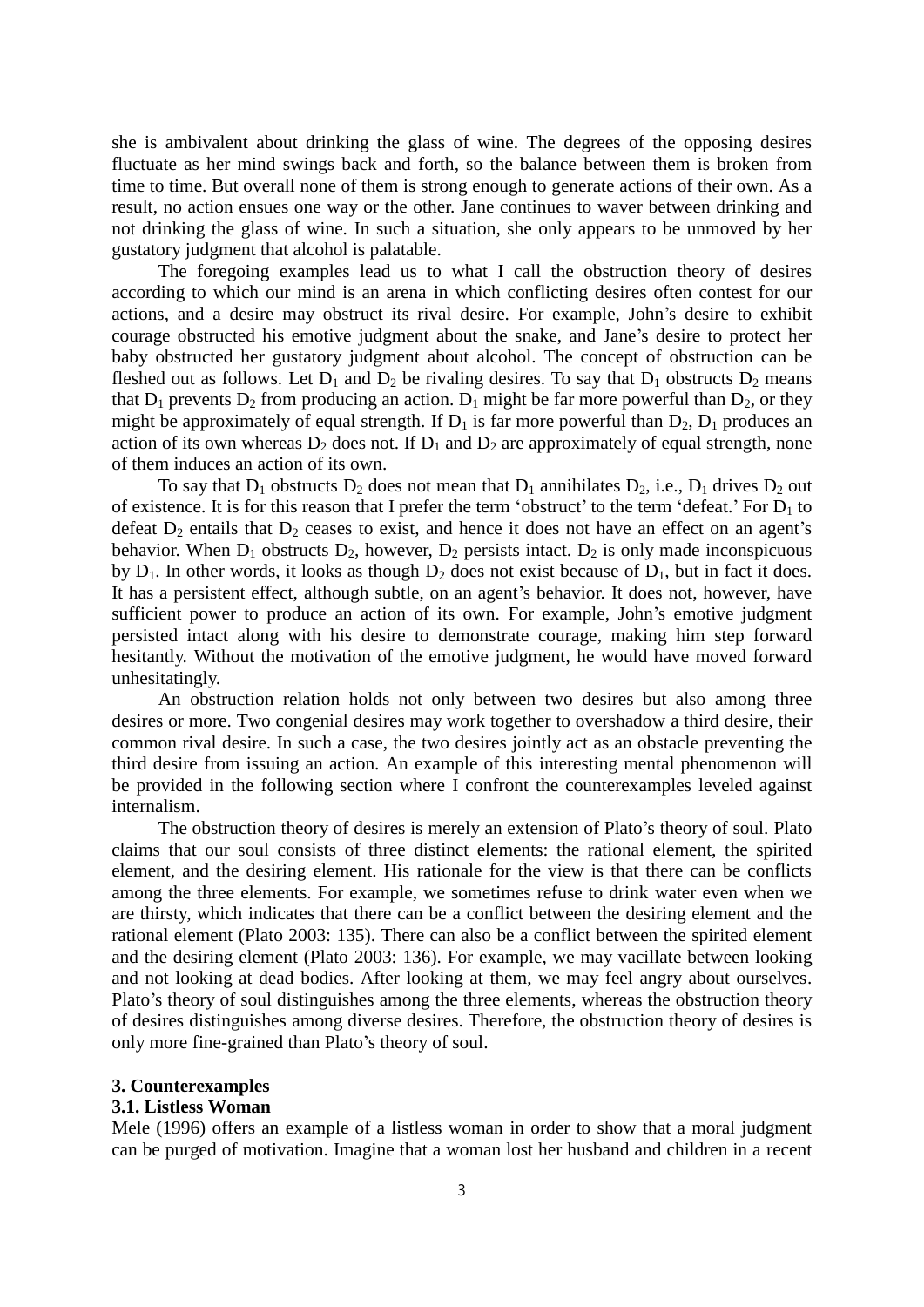plane crash, and as a result she suffers from clinical depression. She has been taking care of her ailing uncle for years. She continues to judge that she is morally required to assist her uncle. After the plane crash, however, she "is utterly unmotivated to assist him" (Mele 1996: 733). So internalism is false.

 For the obstructionist, however, Mele's example does not pose any threat to internalism. The unfortunate woman is in fact motivated to assist her ailing uncle when she judges that she ought to assist him. Her moral judgment is only obstructed by depression. If we ask her whether she ought to help her uncle, she would say "Yes" in accordance with her moral judgment, despite the fact that she suffers from depression. Given that she was motivated to say "Yes", it is likely that she is also motivated to assist her uncle, although the motivation is not powerful enough to overcome depression and to generate the relevant actions. No sensible internalist would claim that moral motivation is always powerful enough to produce a moral action.

If moral judgments are devoid of motivation because people sometimes go counter to their moral judgments, so are emotive and gustatory judgments because people sometimes fail to act in accord with their emotive and gustatory judgments. As delineated earlier, John moved forward despite his emotive judgment that a snake is scary. Jane abstained from drinking alcohol despite her gustatory judgment that alcohol is palatable. The unfortunate women suffering from depression may also decline to eat an apple, although she thinks that an apple is delicious. Moral, emotive, and gustatory judgments are all in the same boat with respect to the issue of motivation. There is no reason for thinking that moral judgments are devoid of motivation, whereas emotive and gustatory judgments are full of motivation.

 Externalists might object that moral judgments fundamentally differ from emotive and gustatory judgments in that there can be justifications for moral judgments, but not for emotive and gustatory judgments. We can justify the moral view that murder is wrong by pointing out that if someone is murdered, he and his family will be deprived of future enjoyments they would otherwise have access to. But there can be justification neither for the emotive judgment that a snake is frightening, nor for the gustatory judgment that alcohol is palatable.

On close examination, however, there can be justifications for emotive and gustatory judgments too. When you see a snake, you feel scared, and you have a certain phenomenological property. The phenomenological property justifies the judgment that a snake is scary. When you drink alcohol, it tastes palatable to you, and you acquire a certain phenomenological property, i.e., you come to know what it is like to drink alcohol. The phenomenological property justifies the judgment that alcohol is palatable. It is wrong to think that there can be no justification for emotive and gustatory judgments. Consequently, moral, emotive, and gustatory judgments are in the same status with respect to the issue of justification.

William P. Alston (1976) would accept my suggestion that a phenomenological property can justify an emotive judgment or a gustatory judgment. He rejects the coherentist idea that only a belief can justify another belief, arguing that a nondoxastic mental state, such as reason, perception, and memory, can also justify a belief. For example, when you see a cat on the mat, you have a certain perception, and the perception justifies your perceptual belief that a cat is on the mat. It is not the case that the perceptual belief can only be justified by other beliefs. In Alston's spirit, I argued that a phenomenological property, which is kind of a nondoxastic mental property, can justify an emotive judgment and a gustatory judgment.

## **3.2. Soldier**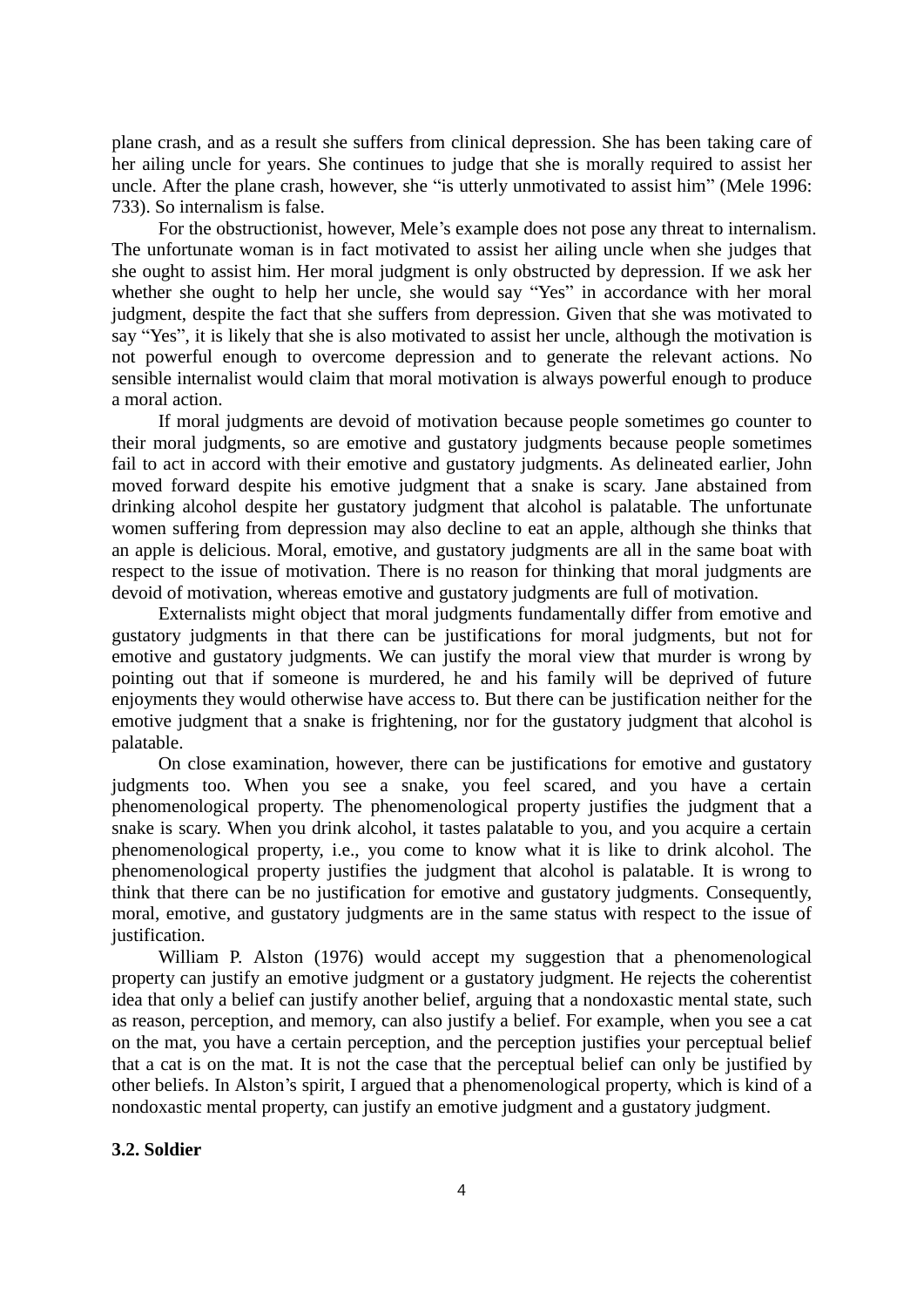Let me turn to Shafer-Landau's counterexample against internalism. Suppose that a soldier thinks that it is his duty to fight for his country. After thinking about killing, however, he disregards what he takes to be the moral demand imposed upon him:

Imagine a soldier during wartime who believes it his duty to fight for his country. He knows that in two weeks' time he will be called to the front. As the days pass, he dwells increasingly on the horrors he may face. His fortitude diminishes accordingly. After several days he is struck by what seems to him a complete absence of motivation to fight. (Shafer-Landau 2003: 150)

Note that the soldier thought that it was his duty to fight for his country, but now he does not have any motivation to fight. It seems that a moral judgment may linger while its motivation wanes, so motivation is external to moral judgments.

Internalists can again conjure up the obstruction theory of desires to meet Shafer-Landau's counterexample. On the internalist account, the soldier was in fact motivated to fight for his country when he attended to the moral judgment. His moral judgment endured the fear of killing others and being killed by others in the battlefield. The motivation of his moral judgment only appeared to have vanished. In reality, it was only made inconspicuous by the horror of the battleground. Thus, the example of the soldier illustrates not that his moral judgment is motivationally impotent but that his moral judgment is obstructed by a more powerful desire. No sensible internalist would strive for the inordinately strong thesis that moral judgments can never be obstructed by other desires. After all, it is obvious that moral judgments do not always predominate over other mental properties. Like other mental states, they are vulnerable to obstructions by their opposing mental states.

#### **3.3. Civil Servant**

Let me move onto Strandberg's ingenious counterexample against internalism. Suppose that Amanda has been working for her government as a tax officer for several years. Her job was to investigate tax evasions. She was passionate about her job at first, but she has been in her position for so long that she is now tired of her repetitive work. She no longer feels enthusiastic, but still believes that it is morally right to track down tax evaders. When she is in such an emotional state, her boss assigns a case to her, and she starts to investigate it:

She holds that it is right for her to investigate into all the facts relevant to a particular case. However, due to the way she feels about her work, she is not motivated to do so by any other motive than an egoistic one. (Strandberg 2004: 191)

Amanda was unmoved by her moral consideration. What prompted her to do what she took to be the morally right thing to do is not her moral judgment but the selfish motive to keep her job. The selfish motive is external to her moral judgment. Therefore, this example "provides support to the view that internalism is mistaken" (Strandberg 2004: 192).

Internalists can again appeal to the obstruction theory of desires to blunt Strandberg's counterexample. On the obstructionist account, Amanda was motivated to investigate the tax evasion case when she made the moral judgment that it was right to investigate the case. But her moral judgment was obstructed by her disgust at the repetitiveness of her work. Her disgust was in turn obstructed by her selfish motive to keep her job. The moral judgment and the selfish motive worked together to overcome the disgust. Had it not been for the moral judgment, Amanda would have been overall less motivated to investigate the tax evasion case.

An analogical argument can be constructed to support the foregoing obstructionist account of Amanda's moral judgment. Suppose that Tom was stranded on a desert island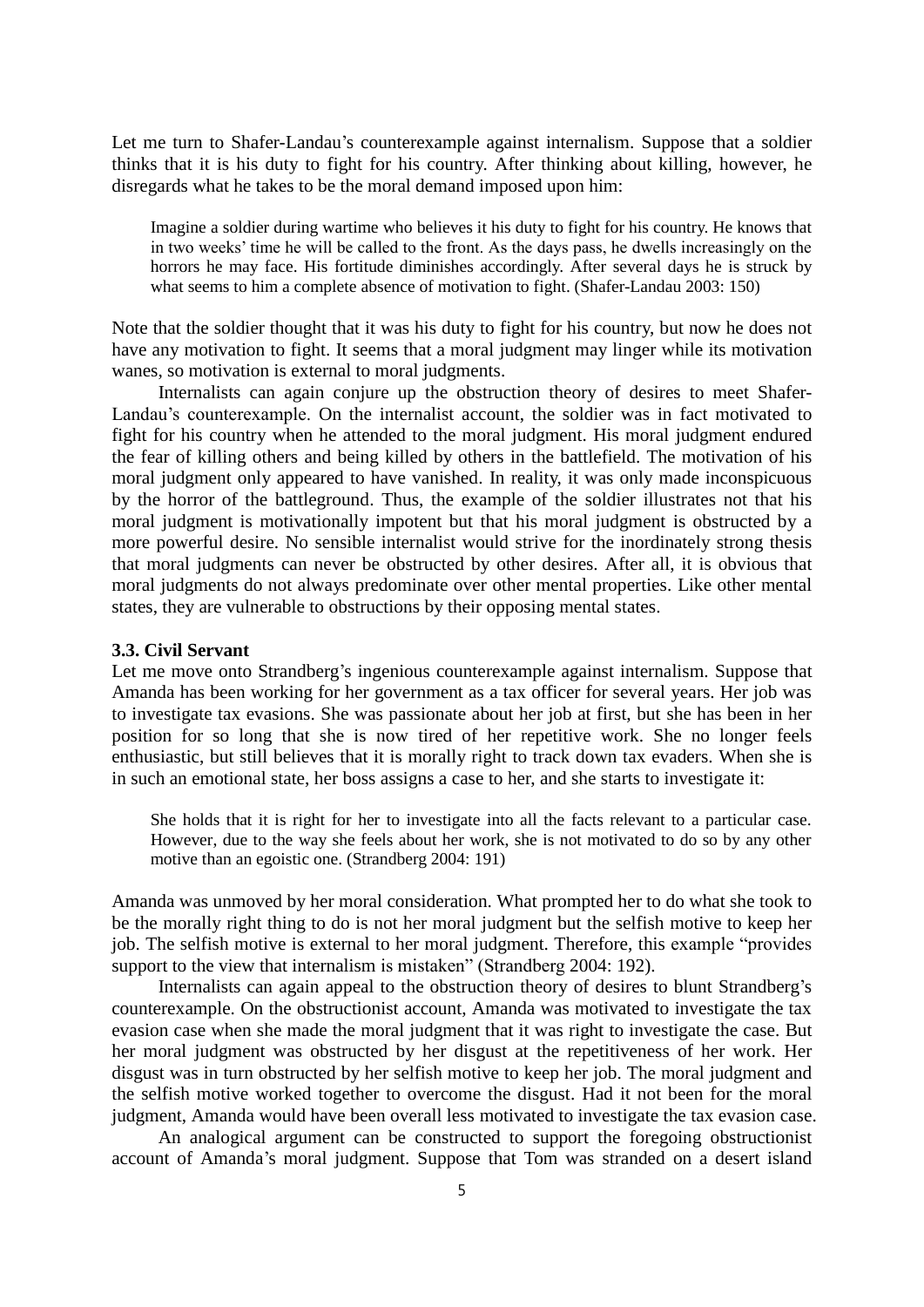where there were no edible things except apples. He liked apples, so he did not have any problem on the first day in the island. As days passed, however, he gradually became fed up with apples. He began to miss other food. On the third day, he reached the stage where he was unmoved by his gustatory judgment that an apple is delicious. In other words, the effect of his gustatory judgment was no longer noticeable due to the negative desire about apples he acquired over the past three days. Suddenly, however, hunger arose in his mind. As a result, he ate some apples. In this situation, it is false that the hunger sensation alone has driven him to eat the apples. The hunger sensation received assistance from the gustatory judgment in overcoming the newly acquired negative desire toward apples, and they jointly issued the action of eating the apples. But for the gustatory judgment, a more intense hunger sensation would have been required to generate the action of eating the apples. The same is true of Amanda's moral judgment above. It is false that the selfish motive alone has prodded her to investigate the tax evasion case. Her moral judgment and selfish motive formed an alliance to obstruct her negative desire toward the repetitiveness of her job. The moral motivation persisted all along with her moral judgment and her disgust toward the job. But for the moral judgment, a more intense selfish motive would have been required to investigate the case.

# **3.4. Mother**

Internalists may weaken their position in the face of the counterexamples of amoral people, arguing that amoral people are irrational and only rational people are motivated to act in accord with their moral judgments. Miller (2008) tries to refute even this weakened internalist position with his counterexample of a mother who acts contrary to her moral judgment without being irrational:

Consider a mother who reaches the conclusion, after conscientious deliberation and as a result of the indoctrination which she has received as a member of her cult, that it would be morally best for her to sacrificially kill her child for the good of the cause, and suppose that she decides to do so. When the moment arrives for actually murdering her child, however, she may find that she cannot go through with it – not because she has reconsidered the matter and changed her mind about what morality requires by her own lights, but simply because she cannot bring herself to give her child away. At the same time, she experiences this inability as liberating and as an expression of who she truly is as a person. (Miller 2008: 249)

Note that it is rational for the mother to be unmotivated by her moral judgment because her moral judgment is a product of the cult indoctrination. This brilliant counterexample seems to demolish even the more plausible internalist thesis that only rational people's moral judgments are motivationally potent.

Miller's counterexample, however, does not block the internalist move to explain away seemingly unmotivating moral judgments with the use of the obstruction theory of desires. Like other examples we examined so far, it only illustrates that the motivation of a moral judgment can be made to appear to be nonexistent by a powerful rival desire, and it does not show that a moral judgment is devoid of motivation. On the obstructionist account, the mother was in fact motivated to kill her child when she made a moral judgment that it was morally right for her to kill her child, and her motivation endured her motherly love for her child along with the judgment. Her moral judgment was only obstructed by her motherly love toward the child. Thus, internalism remains unscathed vis-à-vis Miller's counterexample.

#### **4. Objection and Reply**

It might be objected that it is unfair of me to distort the original examples provided by the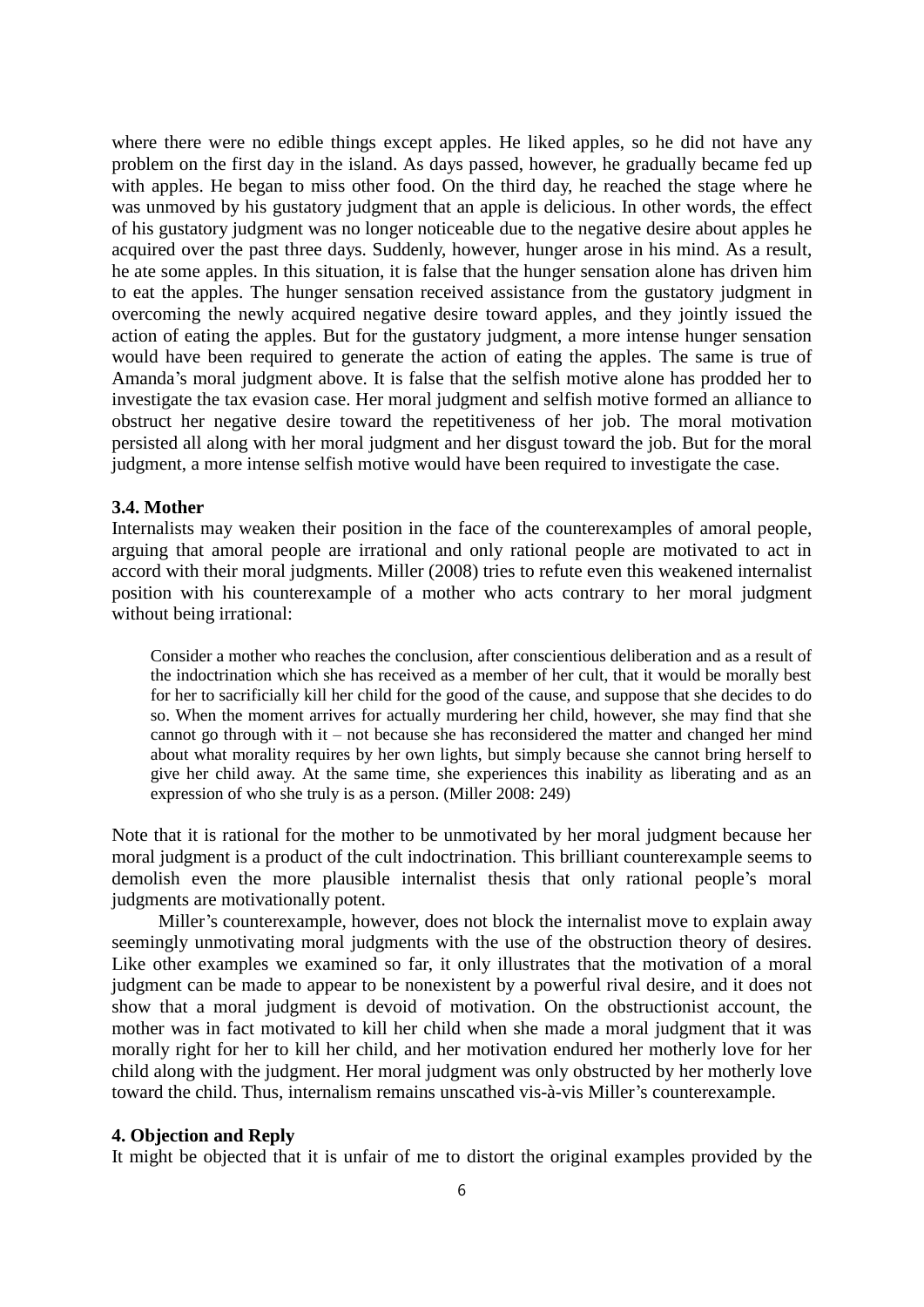quoted externalists above. For example, Shafer-Landau originally claimed that the soldier was not motivated at all to fight for his country, while he made the moral judgment that it was his duty to fight for his country. I added to Shafer-Landau's example my opinion that the soldier was in fact motivated to some extent to fight and that his motivation was only obstructed by a stronger desire.

This objection brings to light the core difference between externalism and internalism on the issue of whether or not we can make a moral judgment without being motivated to act in accordance with the judgment. There is a scientific study which indicates that I was right to add my opinions to the examples. Jung Hoon Sul et al. (2011) discovered that there is a neural difference between the decision on what to believe and the decision on what to do. A particular part of a rat's brain called the rostral AGm is activated when it makes the decision on what to do:

Our results indicate the involvement of the rostral AGm not only in action selection but also in valuation, which is consistent with the finding that AGm activity is modulated by expected reward. (Jung Hoon Sul et al. 2011: 6)

It is likely that neuroscience will also discover a part of a human brain that activates when we make a decision on what to do, but does not activate when we make a decision on what to believe. For example, the part of the brain activates when we choose to watch a movie over drinking a beer, but it does not activate when we decide to believe that the earth is round as opposed to flat after considering all the evidence regarding the shape of the earth. Such a discovery would support internalism and undermine externalism.

### **5. Conclusion**

There is a tradition in meta-ethics to criticize internalism by providing counterexamples of people who act contrary to their moral judgments. I attempted to defuse them, arguing that people sometimes appear to be unmotivated by their moral considerations not because their moral judgments are motivationally inert but because their moral judgments are obstructed by more powerful rival desires. Our mind is an arena in which conflicting desires contest for our actions. Moral judgments can be obstructed by opposite desires just like emotive and gustatory judgments. Moral, emotive, and gustatory judgments are all in the same boat concerning the issue of motivation. If moral judgments are devoid of motivation, so are emotive and gustatory judgments. If emotive and gustatory judgments are motivationally efficacious, so are moral judgments.

The influential counterexamples provided by Mele, Shafer-Landau, Strandberg, and Miller do not refute the modest thesis that moral judgments can be obstructed by rival desires, although they do rebut the strong thesis that moral judgments can never be obstructed by other desires. Internalism does not require the strong thesis. No sensible internalist would insist that the motivation of moral judgments can never lose their salience in the presence of more powerful rival desires. This paper has a simple message to externalists that they would need to come up with more sophisticated counterexamples to refute internalism because Plato's theory of soul provides a theoretical resource for internalists to defuse counterexamples leveled at internalism.

#### **References**

Alston, W. 1976. "Has Foundationalism Been Refuted?", *Philosophical Studies* 29: 287-305.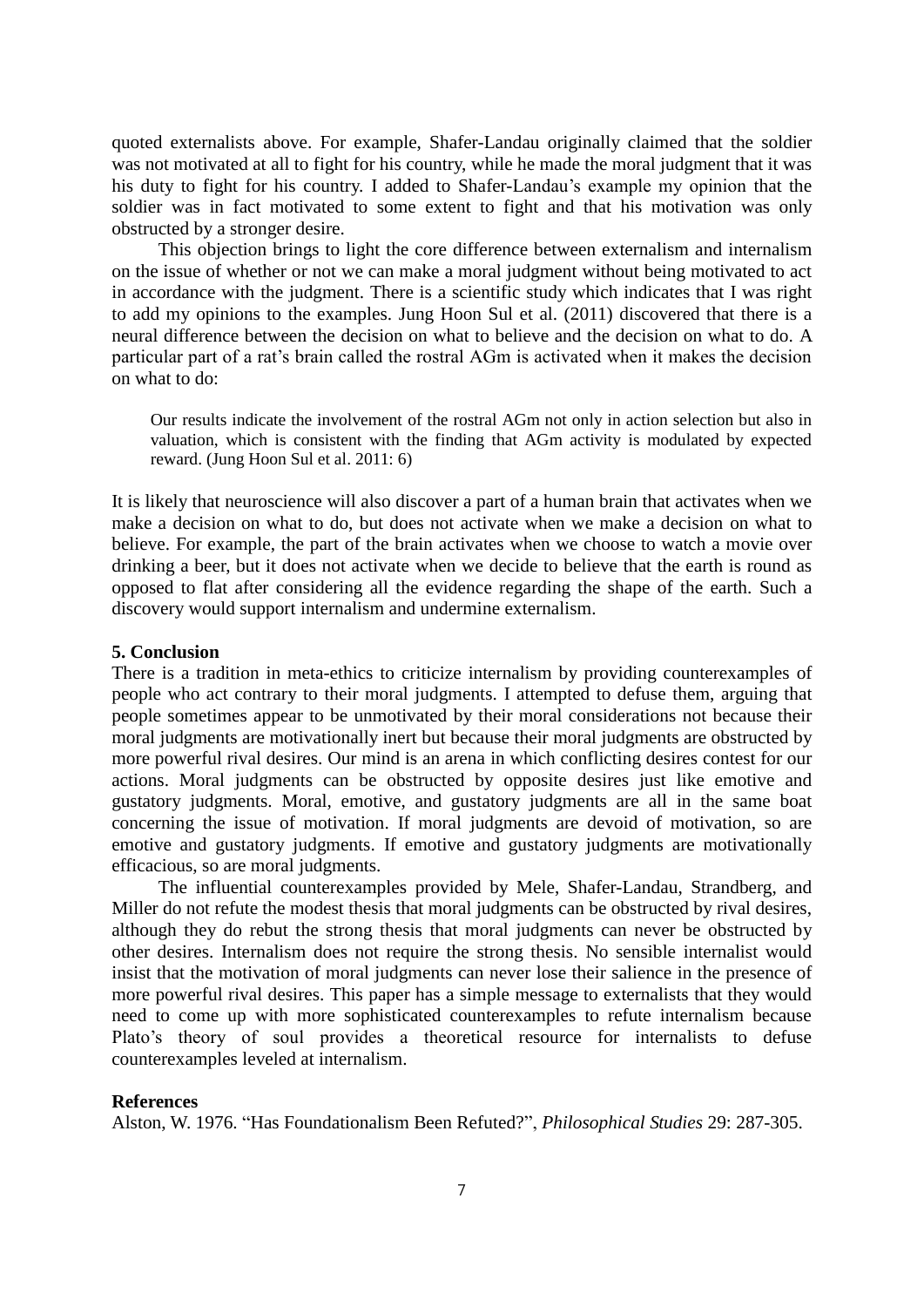Björklund, F., G. Björnsson, J. Eriksson, R. Olinder, and C. Strandberg 2012. "Recent Work on Motivational Internalism", *Analysis Reviews* 72: 124-137.

Björnsson, G. 2002. "How Emotivism Survives Immoralists, Irrationality, and Depression", *Southern Journal of Philosophy* 40: 327-344.

Blackburn, S. 1998. *Ruling Passions*. Oxford: Clarendon Press.

Eriksson, J. 2006. *Moved by Morality. An Essay on the Practicality of Moral Thought and Talk*. Uppsala: Department of Philosophy.

Gibbard, A. 2003. *Thinking How to Live*. Cambridge, Mass.: Harvard University Press.

Korsgaard, C. 1996. *Skepticism about Practical Reason. In Creating the Kingdom of Ends*. Cambridge: Cambridge University Press.

McDowell, J. 1978. "Are Moral Requirements Hypothetical Imperatives?" *The Aristotelian Society*, Supplementary Volume 52: 13–29.

McDowell, J. 1979. "Virtue and Reason", *Monist* 62: 331-350.

McNaughton, D. 1988. *Moral Vision: An Introduction to Ethics*. Oxford: Blackwell.

Mele, A. 1996. "Internalist Moral Cognitivism and Listlessness", *Ethics* 106: 727-753.

Miller, C. 2008. "Motivational Internalism", *Philosophical Studies* 139(2): 233-255.

Plato 2003. *Republic*. G. R. F. Ferrari (ed.) and Tom Griffith (trans.) Cambridge: Cambridge University Press.

Shafer-Landau, R. 2003. *Moral Realism: A Defense*. Oxford: Oxford University Press.

Smith, M. 1994. *The Moral Problems*. Oxford: Basil Blackwell.

Strandberg, C. 2004. *Moral Reality: A Defense of Moral Realism*. Ph. D. Dissertation, Lund University.

Sul, J., S. Jo, D. Lee, M. Jung 2011. "Role of Rodent Secondary Motor Cortex in Value-Based Action Selection", *Nature Neuroscience* 14: 1202-1208.

Timmons, M. 1999. *Morality without Foundations*. Oxford: Oxford University Press.

Tolhurst, W. 1995. "Moral Experience and the Internalist Argument against Moral Realism", *American Philosophical Quarterly* 32: 187-194.

van Roojen, M. 2010. "Moral Rationalism and Rationalist Amoralism", *Ethics* 120: 495-525.

Wallace, R. 2006. "Moral Motivation", In *Contemporary Debates in Moral Theory*. James